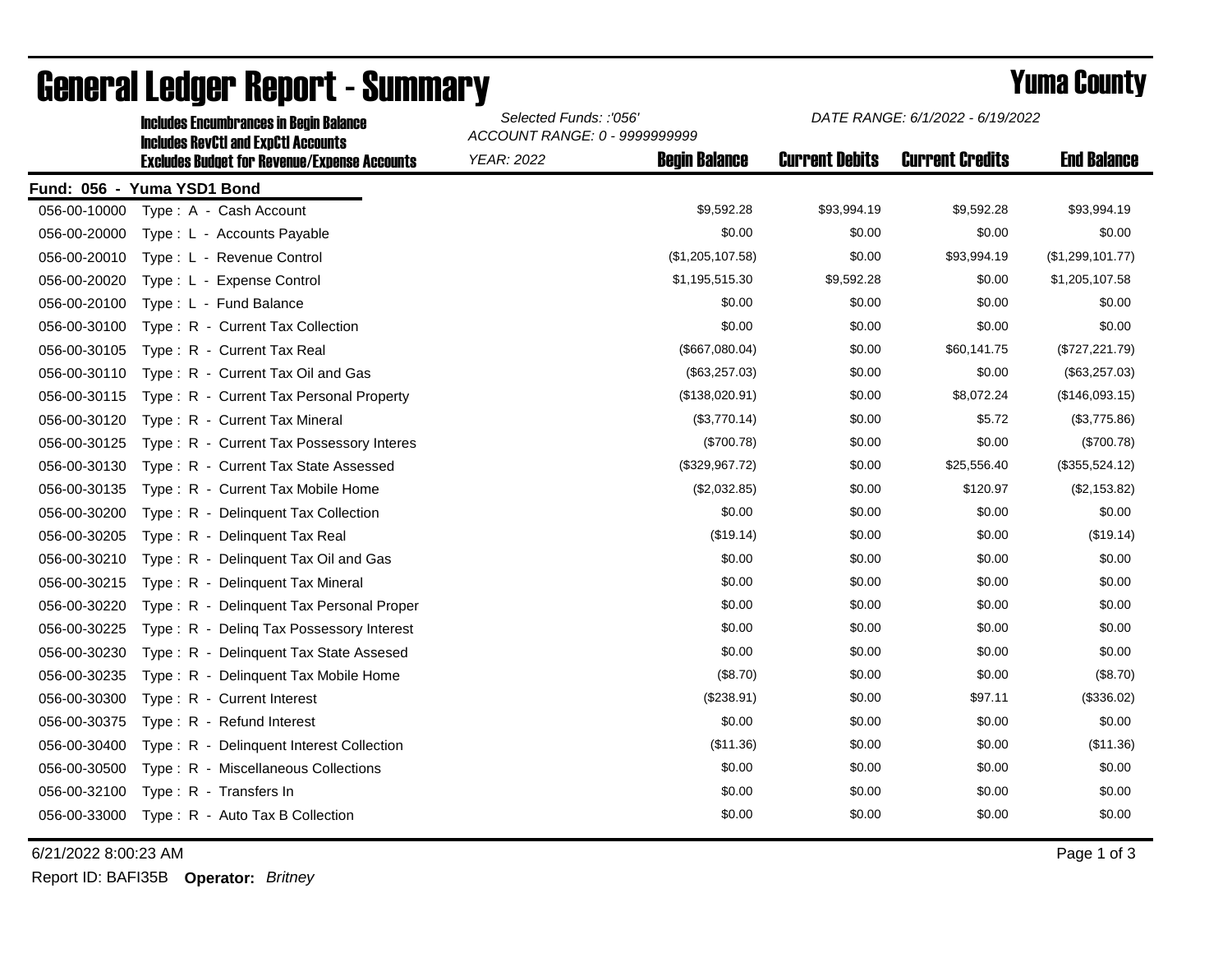|                            | <b>Includes Encumbrances in Begin Balance</b><br><b>Includes RevCtI and ExpCtI Accounts</b> |                            | Selected Funds: :'056'<br>ACCOUNT RANGE: 0 - 9999999999 |                             | DATE RANGE: 6/1/2022 - 6/19/2022 |                                  |                    |
|----------------------------|---------------------------------------------------------------------------------------------|----------------------------|---------------------------------------------------------|-----------------------------|----------------------------------|----------------------------------|--------------------|
|                            | <b>Excludes Budget for Revenue/Expense Accounts</b>                                         | YEAR: 2022                 |                                                         | <b>Begin Balance</b>        | <b>Current Debits</b>            | <b>Current Credits</b>           | <b>End Balance</b> |
| Fund: 056 - Yuma YSD1 Bond |                                                                                             |                            |                                                         |                             |                                  |                                  |                    |
| 056-00-33100               | Type: $R -$ Auto Tax A & F Collection                                                       |                            |                                                         | \$0.00                      | \$0.00                           | \$0.00                           | \$0.00             |
| 056-00-49401               | Type: X - Transfer Out                                                                      |                            |                                                         | \$0.00                      | \$0.00                           | \$0.00                           | \$0.00             |
| 056-00-49500               | Type: X - Checks Written / ACH Transfer                                                     |                            |                                                         | \$1,195,515.30              | \$9.592.28                       | \$0.00                           | \$1,205,107.58     |
|                            |                                                                                             | Fund: 056 - Yuma YSD1 Bond | Totals :                                                | (\$9,592.28)                | \$113,178.75                     | \$197,580,66                     | (\$93,994.19)      |
|                            | <b>Total Fund Revenues:</b>                                                                 | \$93,994.19                |                                                         | <b>Total Fund Expenses:</b> | \$9,592.28                       | <b>Net Revenue Over Expense:</b> | \$84.401.91        |

## General Ledger Report - Summary **Secret Express County** Yuma County